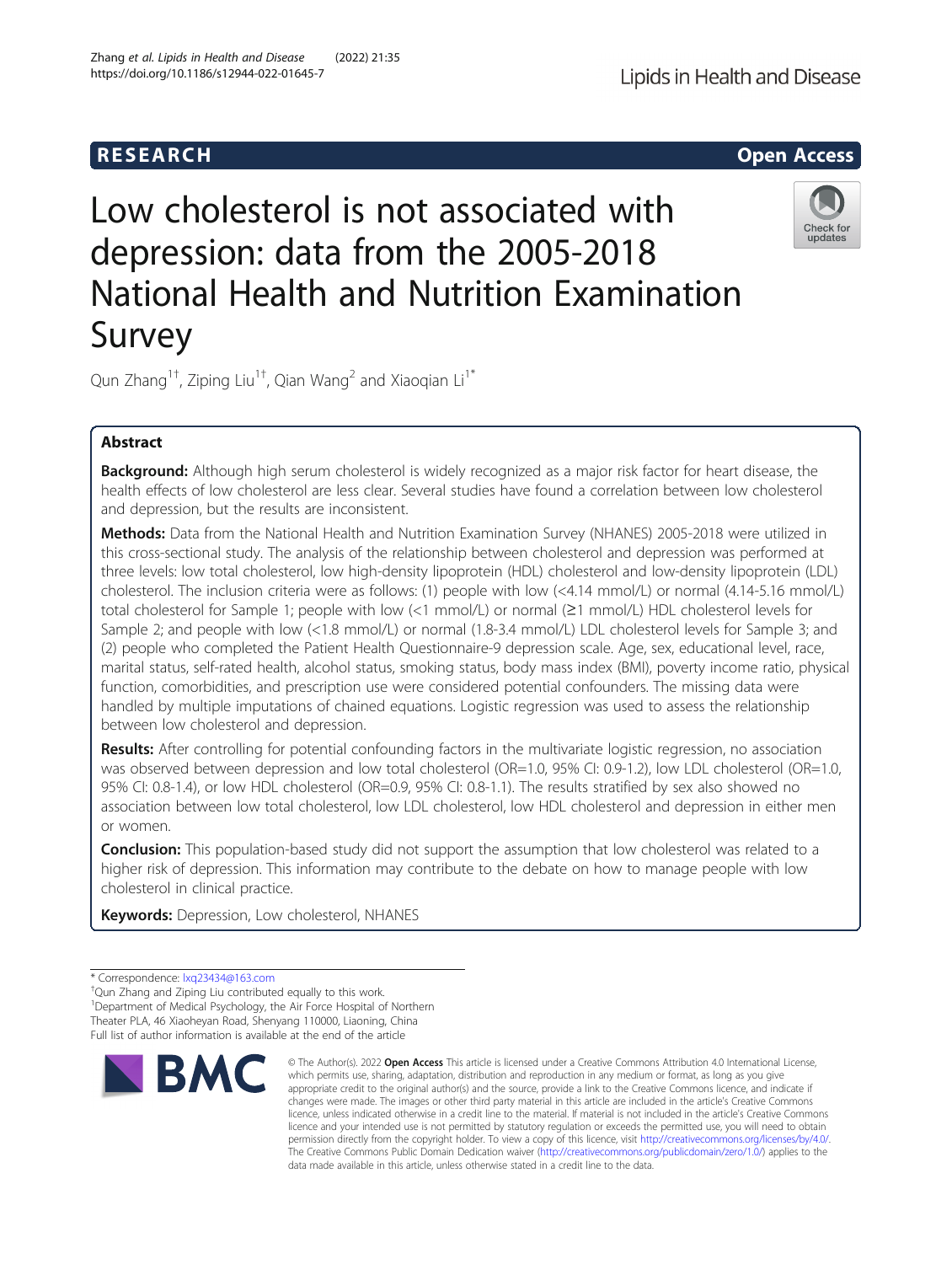#### Background

Depression is a common but serious illness defined by persistent sadness and a loss of interest in things that one generally enjoys doing for at least two weeks [\[1](#page-6-0)]. The World Health Organization (WHO) reported that approximately 4.4% of the world's population suffers from depression. In terms of lost health, the consequences of depression are substantial. The WHO estimates that depression is a leading cause of disease burden and disability, with data showing that depression accounts for 7.5% of all years lived with disability and is the single largest contributor to disability [[2\]](#page-6-0). Depression is also the primary cause of deaths by suicide, with nearly 800 000 per year [\[2\]](#page-6-0).

Normal cholesterol concentration is essential for receptor function, synaptic plasticity, and myelin formation in the central nervous system [\[3](#page-7-0)–[7](#page-7-0)]. Given that the association is well demonstrated between neuronal deficits and depression  $[8, 9]$  $[8, 9]$  $[8, 9]$  $[8, 9]$ , a hypothesis has emerged that the link between depression and low cholesterol may have a neurobiological mechanism [[3](#page-7-0)]. Several studies have reported that lowering cholesterol led to an increase in death rates due to other reasons, such as murder, accidents, and suicide, which offset the benefits of reducing heart disease [\[10](#page-7-0)–[14\]](#page-7-0). Because depression is an important risk factor for suicide and fatal accidents, an idea has emerged that there is a link between depression and low cholesterol, based on both biological and clinical evidence [\[15\]](#page-7-0).

Several studies have further investigated the connection between low cholesterol levels and depression, but the conclusions are contradictory. On the one hand, several studies [[15](#page-7-0)–[18](#page-7-0)] described that low cholesterol was correlated with a higher risk of depression. However, some studies reported that no significant association was discovered between depression and low cholesterol [[19](#page-7-0), [20\]](#page-7-0). The small sample sizes, sampling bias, and limited controls for confounding might be the most important reasons for the different conclusions.

The lack of consensus regarding a conclusion of the inconsistencies and the important clinical meaning created a need for further exploration of the association. This study aimed to identify the relationship between low cholesterol and depression based on the National Health and Nutrition Examination Survey (NHANES) dataset, with a large sample size representing the population of the United States and controls for confounding factors. In addition, associations were examined separately by sex to explore the sex differences in these relationships.

#### Methods

#### Design and study population

The data from the NHANES 2005-2018 were utilized in this cross-sectional study. The NHANES is a publicly available database, with a representative sample of the United States population [[21](#page-7-0)]. To produce reliable statistics, the NHANES selected participants by a stratified multistage probability design, and certain racial, age, and income groups were oversampled.

Participants in the NHANES (2005–2018) were included in this study. The analysis was performed at three levels: low total cholesterol, low-density lipoprotein (LDL) cholesterol, and high-density lipoprotein (HDL) cholesterol. Because total cholesterol, LDL cholesterol, and HDL cholesterol were not examined in the same group of people, the analysis was based on three different samples. Sample 1 was selected for the analysis of total cholesterol, Sample 2 for HDL cholesterol, and Sample 3 for LDL cholesterol. The inclusion criteria were as follows: (1) people with low (<4.14 mmol/L) or normal (4.14-5.16 mmol/L) cholesterol levels were included in Sample 1; people with low  $\langle$ <1 mmol/L) or normal (≥1 mmol/L) HDL cholesterol levels were included in Sample 2; and people with low  $\langle$ <1.8 mmol/L) or normal (1.8-3.4 mmol/L) LDL cholesterol levels were included in Sample 3; and (2) people who completed the Patient Health Questionnaire-9 (PHQ-9). The exclusion criteria were (1) people with a total cholesterol level >5.16 mmol/L for sample 1 and those with an LDL cholesterol level >5.16 mmol/L for sample 3; and (2) people who did not have data for the PHQ-9.

#### Depression

Depression was evaluated by the PHQ–9, a 9-item validated questionnaire evaluating depressive symptoms within the last 2 weeks [[22\]](#page-7-0). The PHQ-9 classifies depressive symptoms into four levels (nearly every day; more than half the days; several days; and not at all). A score of 10 or higher was used to identify subjects with major depressive disorder (MDD). This clinical cutoff has a specificity and sensitivity of 88% in the detection of MDD [\[22\]](#page-7-0). The questionnaire was completed at a mobile exam center, and trained interviewers asked the questions using a computer-assisted personal interview system.

#### Cholesterol

Blood specimens were analyzed at the University of Minnesota. Cholesterol levels were measured by an enzymatic assay: cholesterol esterase converted esterified cholesterol to cholesterol, which then produced hydrogen peroxide and cholest-4-en-3-one. After reacting with 4-aminophenazone by peroxidase, hydrogen peroxide then produced a colored product. This method is specific for cholesterol because it is a single reagent endpoint reaction. In this study, the total cholesterol levels were classified into a normal group (4.14-5.16 mmol/L) and a low group (<4.14 mmol/L) [[15,](#page-7-0) [19\]](#page-7-0). LDL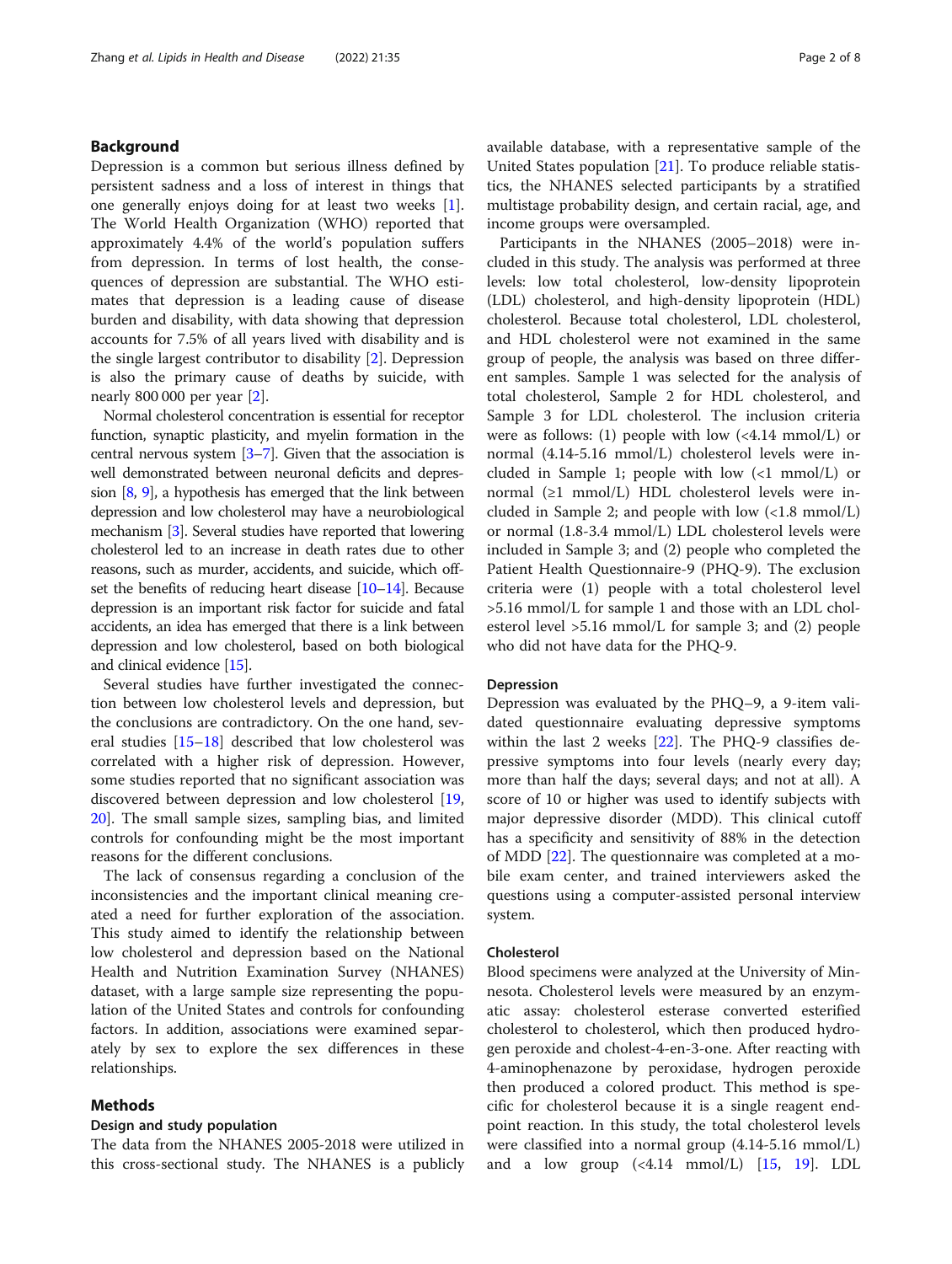#### Potential confounder variables

Several potential confounding variables were taken into account. Age was divided into 18-39, 40-59, and >60 years. Race was classified as Mexican American, Non-Hispanic White, Non-Hispanic Black, other Hispanic, and other race. Marital status was classified as living with partner or married, widowed or divorced, never married, and separated. Educational level was divided into less than 9th grade, 9-11th grade, high school graduate, some college or AA degree, college graduate or above. Smoking status and alcohol status were classified as current, former, and never. Body mass index (BMI) was divided into overweight (i.e.,  $\geq$ 25), low (i.e., < 18.5), and normal (i.e., 18.5-25). Self-rated health was divided into excellent, very good, good, fair, or poor. The poverty income ratio (PIR) was used to measure income, which was classified as poor (i.e.,  $\langle 1.0 \rangle$ , nearly poor (i.e., 1.0-1.9), middle income (i.e., 2.0-3.9), and high income (i.e.,  $\geq 4.0$ ). Prescription use for cholesterol was classified as "taking a prescription" if participants positively responded to the question "Now taking prescribed medicine" and classified as "no prescription" if they responded negatively to the questions "Now taking prescribed medicine" or "Ever had blood cholesterol checked". Physical function was measured by six questions from the questionnaire that were consistent with previous literature [[26\]](#page-7-0), including (1) walking a quartermile; (2) lifting or carrying heavy objects; (3) standing from an armless chair; (4) climbing 10 steps; (5) stooping, crouching, or kneeling; and (6) standing for long periods [[26\]](#page-7-0). If a person had any trouble performing these activities, they were considered to have an existing physical functioning limitation. The number of difficult problems was summarized on a scale of 0-6. Comorbidities were assessed using the question "Have you ever been told by a doctor or health professional that you have … ?" for the following comorbidities: high blood pressure, diabetes, stroke, cancer, and coronary heart disease.

#### Data analysis

Stata 16.0 software was used to perform the analysis. The missing data were handled by multiple imputations of chained equations [\[27](#page-7-0)], and 6 imputed datasets were created using Stata's mi impute. The variance estimation and weights were used to adjust for the complex survey method by Stata's svy. This study investigated the relationship between depression and low total cholesterol, low HDL cholesterol, and low LDL cholesterol in three different samples, and all statistical analyses were performed for each sample. Categorical data are described as percentages. The chi-square statistics were used in univariate analysis, and differences between groups were tested at the  $P<0.05$  significance level. Then, three logistic regression models were calculated. Model 1 only included cholesterol, and no covariates were adjusted; Model 2 included cholesterol, age, and sex; Model 3 included all the covariates that were significant in the univariate analysis. Effect sizes were reported as odds ratios (ORs) with 95% confidence intervals (95% CIs). A  $P$  value of  $< 0.05$  was considered statistically significant (two-sided).

#### Results

Figure [1](#page-3-0) summarizes the results of logistic regression, and there was no association between low total cholesterol, low LDL cholesterol, low HDL cholesterol, and depression after adjustment for potential confounding factors in Model 3 for Sample 1, Sample 2, and Sample 3. The results were the same after stratification by sex in all three Samples.

For the analysis of total cholesterol in Sample 1, a total of 21550 subjects were included. Of these, there were 1809 people with depression (weighted proportion 7.5%) and 19,741 people without depression (weighted proportion 92.5%). Table [1](#page-4-0) presents the characteristics of the weighted population. In the weighted sample, there was a significant difference in sex, race, educational level, family income, marital status, smoking status, alcohol status, BMI, physical function, coronary heart disease, cancer, stroke, high blood pressure, and diabetes (excluding prescription use). Therefore, these factors were added to the multivariate logistic regression model. No link was found between low total cholesterol levels and depression after adjustment for potential confounding factors (OR=1.0, 95% CI: 0.9-1.2). Then, the results were stratified by sex, and no link was found between low cholesterol levels and depression in either females (OR= 1.1, 95% CI: 0.9-1.3) or males (OR=0.9, 95% CI: 0.7-1.1) (Table [2\)](#page-5-0).

For the analysis of HDL cholesterol in Sample 2, a total of 34459 subjects were included. Of these, there were 3006 people with depression (weighted proportion 7.7%) and 31453 people without depression (weighted proportion 92.3%). In the weighted sample, there was a significant difference in sex, race, educational level, family income, marital status, smoking status, alcohol status, BMI, physical function, diabetes, stroke, coronary heart disease, and high blood pressure (detailed information can be found in Supplemental Material, Table [S1](#page-6-0)). Therefore, these factors were added to the multivariate logistic regression model. There was no relationship between low HDL cholesterol and depression in the whole group (OR=0.9, 95% CI: 0.8-1.1), in females (OR=1.0,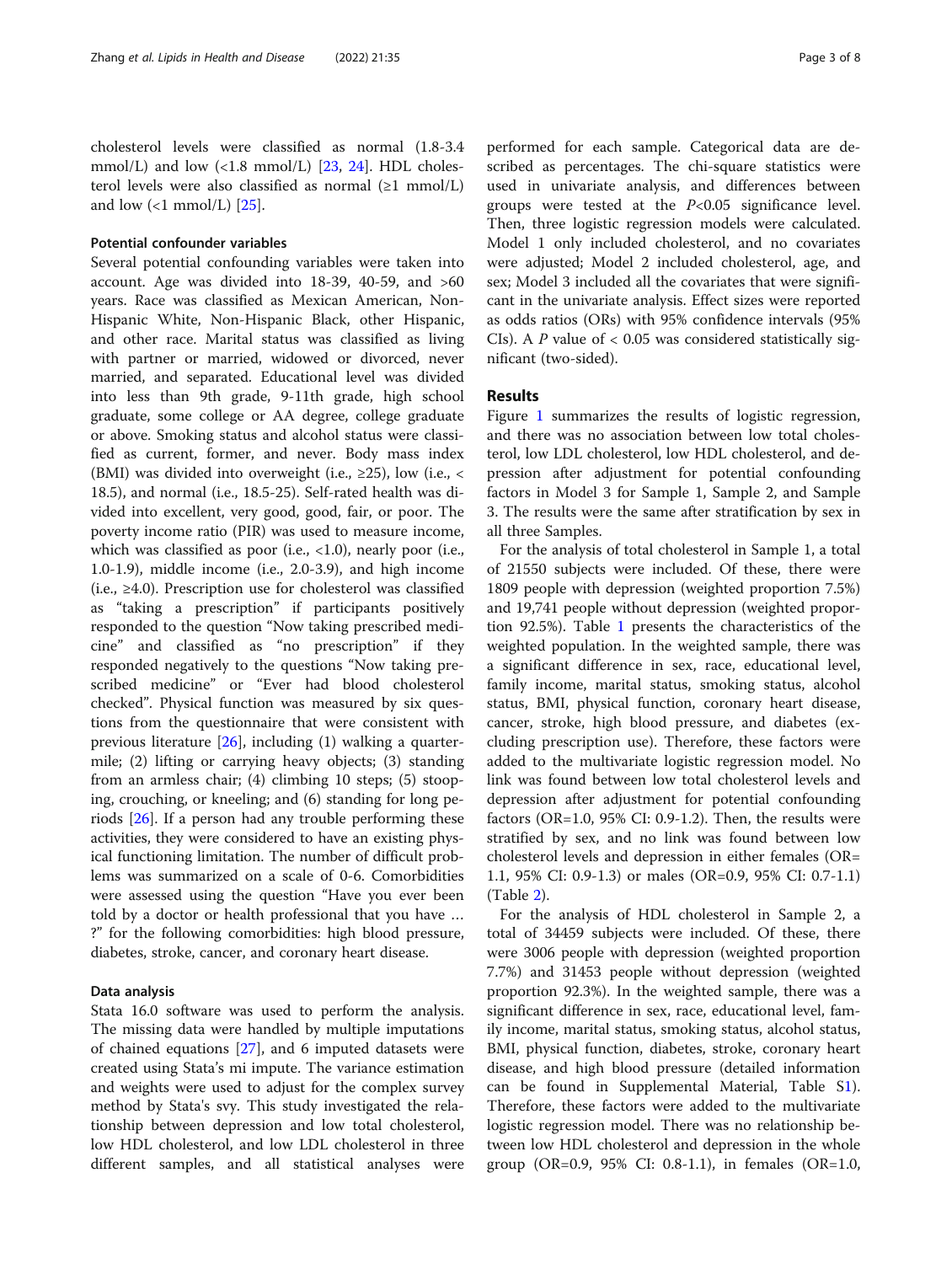<span id="page-3-0"></span>

95% CI: 0.8-1.1), or in males (OR=0.9, 95% CI: 0.8-1.1) after adjusting for potential confounding factors (Table [3\)](#page-5-0).

For the analysis of LDL cholesterol in Sample 3, a total of 11141 subjects were included. Of these, there were 914 people with depression (weighted proportion 7.2%) and 10227 people without depression (weighted proportion 92.8%). In the weighted sample, there was a significant difference in sex, race, educational level, family income, marital status, smoking status, alcohol status, BMI, physical function, diabetes, high blood pressure, coronary heart disease, and stroke (detailed information can be found in Supplemental Material, Table S[2\)](#page-6-0). After adjustment, no association was found between low LDL cholesterol levels and depression in the whole group (OR=1.0, 95% CI: 0.8-1.4), in females (OR=1.2, 95% CI: 0.8-1.7), or in males (OR=0.8 95% CI: 0.5-1.4) (Table [4](#page-6-0)).

#### **Discussion**

In this study, no association was discovered between low total cholesterol, low HDL cholesterol, low LDL cholesterol and depression in either males or females in a multivariate model that adjusted for potential confounding factors. This finding was consistent with several previous studies [\[19](#page-7-0), [20\]](#page-7-0).

Interestingly, some studies based on the NHANES or other cross-sectional studies have inconsistent conclusions. The differences in these results may be explained by at least three reasons that are discussed below.

First, the differences may be due to sampling error, as there are differences in the included populations in different studies. For instance, Morgan et al. reported that depression was more common in the low cholesterol subgroup than in the higher cholesterol subgroup in a sample of men aged 70 years or older [[15\]](#page-7-0). Another case-control study with Mexican major depression patients showed that participants in the healthy control group had a high level of cholesterol (4.46±0.65 mmol/ L), while those in the depression group had a low level (4.34±1.17 mmol/L) [\[17](#page-7-0)]. One study with middle-aged men reported that the low cholesterol (less than 4.5 mmol/L) group had a higher risk of depression than the high cholesterol (6-7 mmol/L) group [[16\]](#page-7-0).

Second, the differences may be explained by methodological differences. On the one hand, the confounding factors included were not the same. Actually, in a study based on the NHANES [[18](#page-7-0)], the result of the unadjusted model was the same. On the other hand, the difference may be illustrated by the differences in how people were grouped. One study used low levels of cholesterol (<3.34 mmol/L) compared with higher levels (>6.18 mmol/L) [[18\]](#page-7-0). In another study, depression was further divided into severe depression and moderate depression, and the intermediate group (4.40-5.74 mmol/L) was used as a reference for comparison with the low cholesterol group  $\left($  <4.37 mmol/L) [[28\]](#page-7-0). The results showed that low cholesterol was correlated with a higher risk of severe depression in males but not in males; low cholesterol levels were not correlated with moderate depression in either males or males. It is believed that compared with normal levels, rather high levels could be more helpful for clinical practice regarding low cholesterol, now that high cholesterol has been proven to be harmful.

Third, the potential biological mechanisms should be further discussed. Cholesterol is an important component of the central nervous system  $[3-6]$  $[3-6]$  $[3-6]$  $[3-6]$ ; however, the majority of cholesterol in the brain is produced by de novo synthesis because of the blood-brain barrier. There was no clear evidence of a relationship between plasma and brain cholesterol levels [\[5](#page-7-0), [29\]](#page-7-0). This means that the association between central nervous system cholesterol and depression is different from that between plasma cholesterol and depression. The specific relationship needs to be further explored.

For the use of lipid-lowering prescription drugs, no difference was found between the depression group and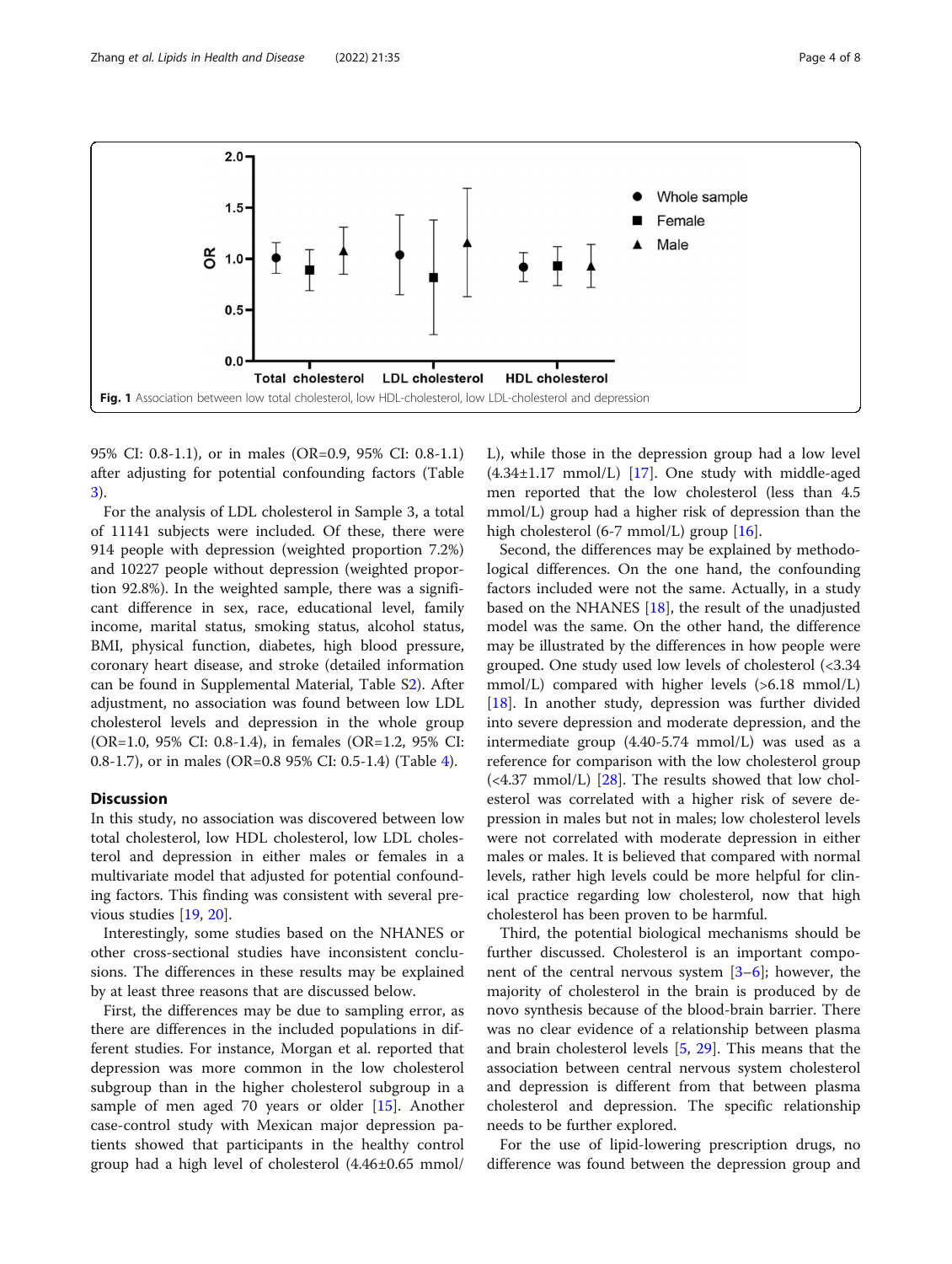| Characteristic              | Depression | Non-depression | P        |
|-----------------------------|------------|----------------|----------|
| Sex (%)                     |            |                | < 0.0001 |
| Male                        | 37.9       | 52.3           |          |
| Female                      | 62.1       | 47.7           |          |
| Age (%)                     |            |                | 0.0060   |
| 13-39                       | 43.3       | 45.4           |          |
| 40-59                       | 34.8       | 29.8           |          |
| $\geq 60$                   | 22.0       | 24.8           |          |
| Race (%)                    |            |                | 0.0003   |
| Mexican American            | 8.1        | 8.8            |          |
| Non-Hispanic White          | 7.0        | 5.4            |          |
| Non-Hispanic Black          | 62.9       | 67.0           |          |
| Other Hispanic              | 14.9       | 11.3           |          |
| Other Race                  | 7.1        | 7.5            |          |
| Educational level (%)       |            |                | < 0.0001 |
| Less than 9th grade         | 25.0       | 13.8           |          |
| 9-11th grade                | $1.8\,$    | 1.8            |          |
| High school graduate        | 28.1       | 23.4           |          |
| Some college or AA degree   | 34.4       | 31.6           |          |
| College graduate or above   | 10.8       | 29.6           |          |
| Poverty income ratio (%)    |            |                | < 0.0001 |
| Poor                        | 31.7       | 14.9           |          |
| Near-poor                   | 28.4       | 20.6           |          |
| Middle-income               | 23.0       | 29.6           |          |
| High-income                 | 16.9       | 34.9           |          |
| Marital status (%)          |            |                | < 0.0001 |
| Married/Living with partner | 46.7       | 61.3           |          |
| Divorced/Widowed            | 21.6       | 12.1           |          |
| Never married               | 24.4       | 24.1           |          |
| Separated                   | 7.4        | 2.5            |          |
| Alcohol status (%)          |            |                | < 0.0001 |
| Never                       | 9.8        | 11.9           |          |
| Former                      | 20.3       | 13.7           |          |
| Current                     | 69.9       | 74.4           |          |
| Smoking status (%)          |            |                | < 0.0001 |
| Never                       | 39.1       | 59.9           |          |
| Former                      | 21.7       | 21.6           |          |
| Current                     | 39.2       | 18.5           |          |
| Health status (%)           |            |                | < 0.0001 |
| Excellent                   | 2.4        | 12.5           |          |
| Very good                   | 11.3       | 34.8           |          |
| Good                        | 34.2       | 39.0           |          |
| Fair                        | 37.9       | 12.3           |          |
| Poor                        | 14.2       | $1.5\,$        |          |
| Body mass index (%)         |            |                | 0.0257   |

<span id="page-4-0"></span>Table 1 Weighted participant characteristics for total cholesterol in Sample 1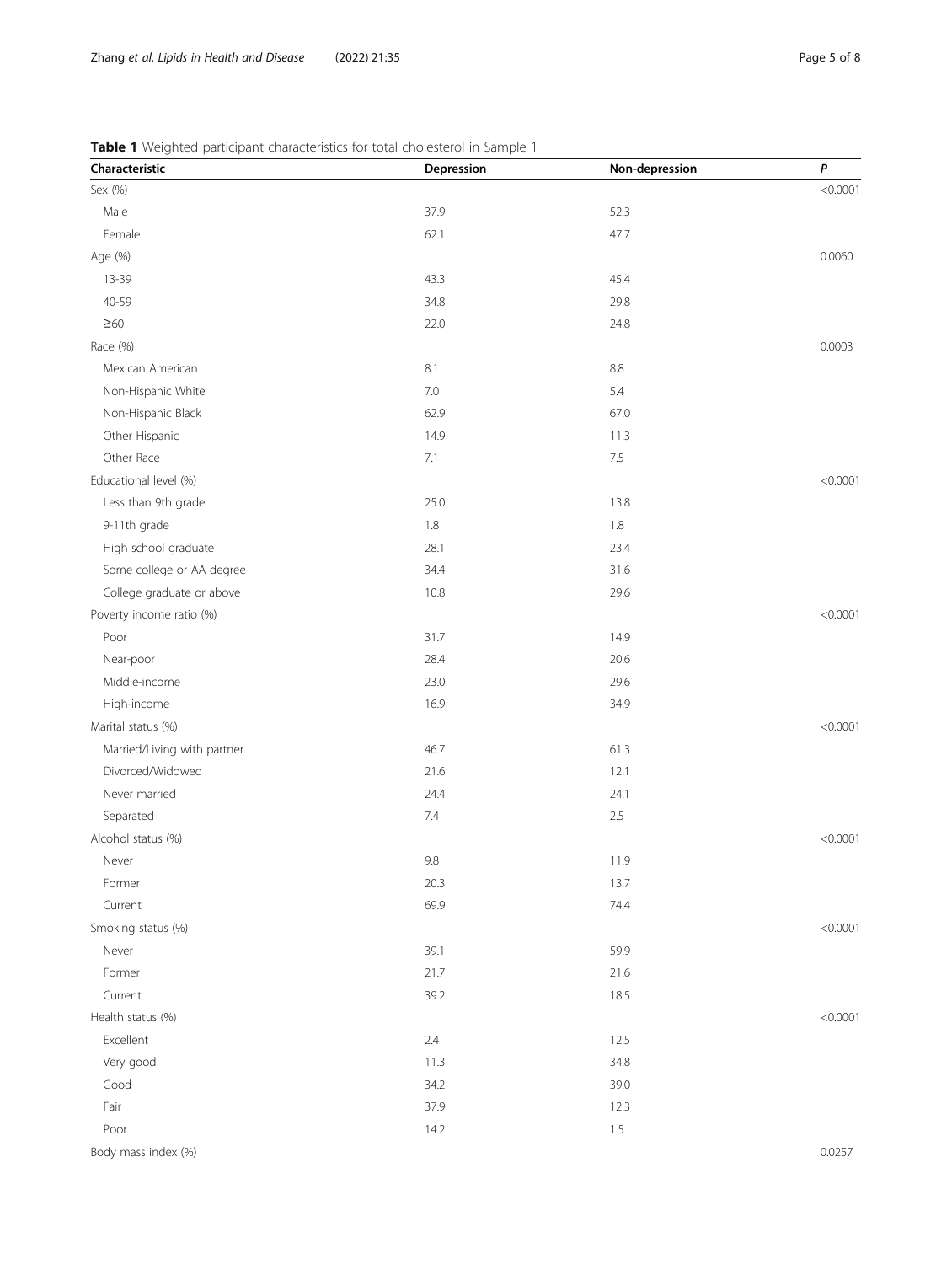<span id="page-5-0"></span>

| Characteristic                             | Depression | Non-depression | P        |
|--------------------------------------------|------------|----------------|----------|
| Low                                        | 2.3        | 2.1            |          |
| Normal                                     | 27.8       | 33.1           |          |
| Overweight                                 | 69.9       | 64.8           |          |
| Physical function score (%)                |            |                | < 0.0001 |
| $\mathbf 0$                                | 23.6       | 54.3           |          |
|                                            | 14.3       | 15.6           |          |
| 2                                          | 12.9       | 10.5           |          |
| 3                                          | 12.8       | 7.9            |          |
| $\overline{4}$                             | 15.5       | 6.2            |          |
| 5                                          | 11.9       | 3.5            |          |
| 6                                          | 9.0        | 2.0            |          |
| Comorbidity Stroke (%)                     | 6.6        | 2.9            | < 0.0001 |
| Comorbidity coronary heart disease (%)     | 6.3        | 4.5            | 0.0124   |
| Comorbidity cancer (%)                     | 11.7       | 9.5            | 0.0437   |
| Comorbidity high blood pressure (%)        | 41.5       | 29.9           | < 0.0001 |
| Comorbidity diabetes (%)                   | 15.4       | 10.7           | 0.0003   |
| Take prescription for high cholesterol (%) | 26.1       | 25.2           | 0.5242   |

the non-depression group. Notably, proprotein convertase subtilisin-kexin type 9 (PSK-9) was found to be a key regulator of LDL cholesterol, and PSK-9 inhibition has shown excellent efficacy in decreasing LDL cholesterol [[30\]](#page-7-0). The effect of PSK-9 on cognitive function and depression has been recently investigated in several studies [\[24](#page-7-0), [31\]](#page-7-0). However, the NHANES only provided general prescription information for cholesterol, and this article could not determine the relationship between depression and the prescription of PSK-9 inhibitors.

In summary, this study did not support the assumption that low cholesterol was associated with depression. After adjusting for sex, age, race, education level, marital status, BMI, alcohol status, smoking status, self-rated health, poverty income ratio, physical function, comorbidities, and prescription use, no relationship was discovered between low cholesterol and a higher risk of

depression in men or women. This information may contribute to the debate on how to manage people with low cholesterol.

### Comparisons with other studies and what does the current work add to the existing knowledge

Several studies have evaluated the relationship between cholesterol and depression [[15](#page-7-0)–[20](#page-7-0), [28\]](#page-7-0). Cholesterol levels can be classified as low, normal, or high, and most previous studies combined the normal and high cholesterol groups as a new group for comparison with the low group. This comparison has some limitations. The value of investigating the link between low cholesterol and depression was mainly to provide advice for the following conditions: (1) whether people with naturally low cholesterol levels need to receive an active intervention to raise their cholesterol levels; (2) whether the risk of

Table 2 Association between low total cholesterol and depression before and after adjustment in Sample 1

| depression before and arter adjustment in Sample T |                        |                        |                        |
|----------------------------------------------------|------------------------|------------------------|------------------------|
|                                                    | Model 1<br>OR (95% CI) | Model 2<br>OR (95% CI) | Model 3<br>OR (95% CI) |
| All sample                                         | $1.1(1.0-1.2)$         | $1.2$ (1.0-1.3)*       | $1.0(0.9-1.2)$         |
| Stratified by sex                                  |                        |                        |                        |
| Male                                               | $1.0(0.8-1.3)$         | $1.1(0.9-1.3)$         | $0.9(0.7-1.1)$         |
| Female                                             | $1.2$ $(1.0-1.4)$ *    | $1.1(1.0-1.5)^{*}$     | $1.1(0.9-1.3)$         |

Model 1 only included total cholesterol, and no covariate was adjusted; Model 2 adjusted for age and sex; Model 3 adjusted for sex, age, race, educational level, marital status, smoking status, alcohol status, body mass index, self-rated health, poverty income ratio, physical function; high blood pressure; stroke; coronary heart disease; cancer, and diabetes. \*P<0.05

Table 3 Association between low HDL cholesterol and depression before and after adjustment in Sample 2

| Model 1<br>OR (95% CI)         | Model 2<br>OR (95% CI) | Model 3<br>OR (95% CI) |
|--------------------------------|------------------------|------------------------|
| $1.2$ $(1.0-1.3)$ *            | $1.4(1.2-1.6)$ *       | $0.9(0.8-1.1)$         |
| Stratified by sex              |                        |                        |
| $1.2$ $(1.0-1.4)$ <sup>*</sup> | $1.2$ $(1.0-1.4)$ *    | $0.9(0.8-1.1)$         |
| $1.8(1.5-2.1)$ *               | $1.7(1.5-2.1)^{*}$     | $0.9(0.8-1.1)$         |
|                                |                        |                        |

Model 1 only included HDL cholesterol, and no covariate was adjusted; Model 2 adjusted for age and sex; Model 3 adjusted for sex, age, race, educational level, marital status, smoking status, alcohol status, body mass index, self-rated health, poverty income ratio, physical function; high blood pressure; stroke; coronary heart disease; and diabetes. \* P <0.05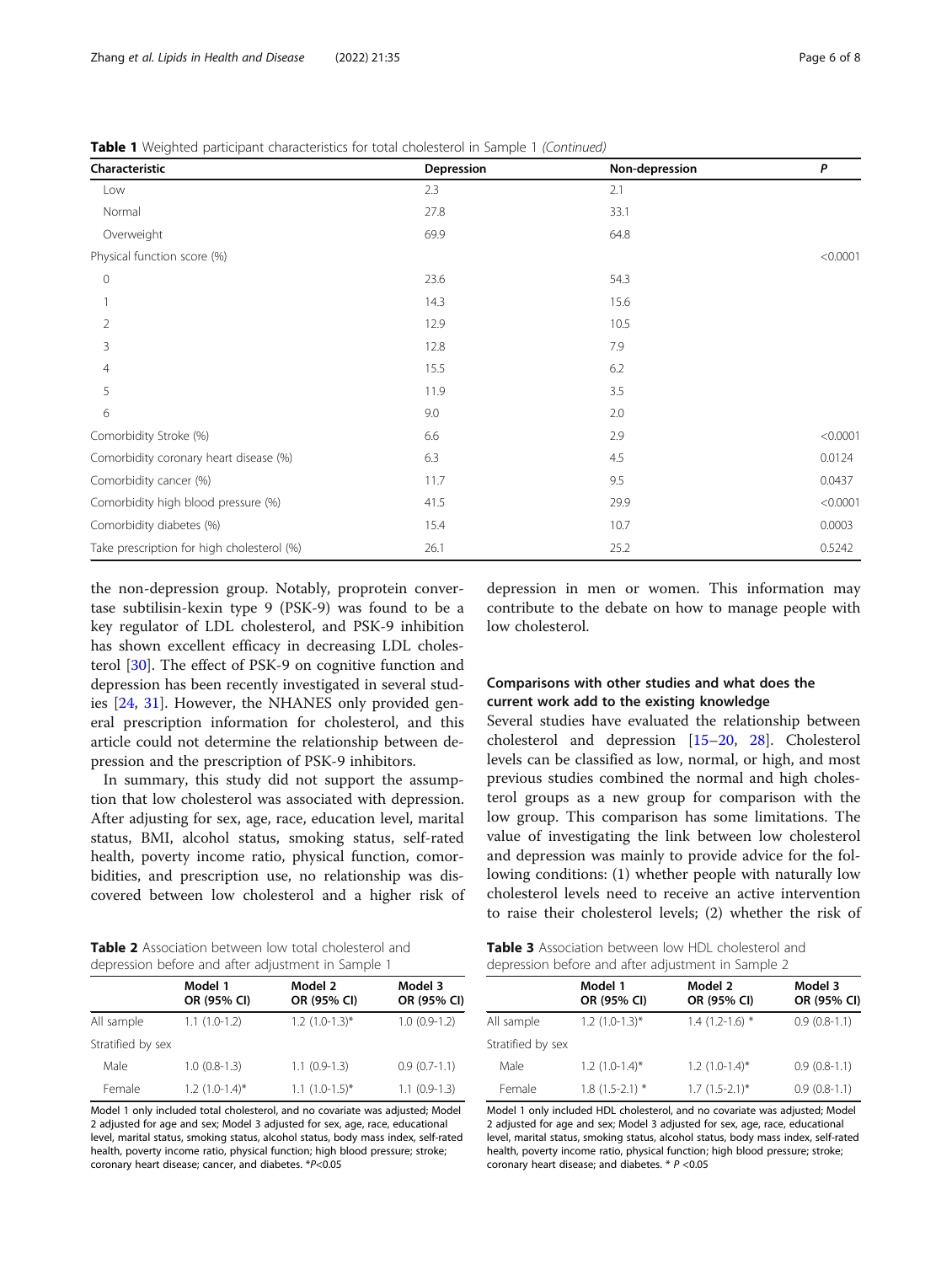<span id="page-6-0"></span>

| <b>Table 4</b> Association between low LDL cholesterol and |  |
|------------------------------------------------------------|--|
| depression before and after adjustment in Sample 3         |  |

|                   | Model 1<br>OR (95% CI) | Model 2<br>OR (95% CI) | Model 3<br>OR (95% CI) |
|-------------------|------------------------|------------------------|------------------------|
| All sample        | $1.1$ $(0.8-1.5)$      | $1.3(0.9-1.7)$         | $1.0(0.8-1.4)$         |
| Stratified by sex |                        |                        |                        |
| Male              | $1.0(0.6-1.6)$         | $1.0(0.6-1.7)$         | $0.8(0.5-1.4)$         |
| Female            | $1.3(0.9-1.8)$         | $1.4(1.0-2.0)$         | $1.2(0.8-1.7)$         |

Model 1 only included LDL cholesterol, and no covariate was adjusted; Model 2 adjusted for age and sex; Model 3 adjusted for sex, age, race, educational level, marital status, smoking status, alcohol status, body mass index, self-rated health, poverty income ratio, physical function; high blood pressure; stroke; coronary heart disease; and diabetes

depression should be considered after offering advice on lipid-lowering drugs or diet; and (3) whether the recommendation of lowering cholesterol for primary prevention needs to be further considered for people who have a low risk of heart disease (that is, for patients with no previous cardiovascular events) [\[32](#page-7-0)]. If high cholesterol levels were included in the research, the conclusion would be influenced and clinical recommendations cannot be made for the above three conditions. In this study, the relationship between low cholesterol and depression was explored in a large population-based dataset, and a new classification method was used. This was the first time that groups with normal and low levels were compared. Therefore, this analysis provided better clinical value in clinical decision-making for the above three conditions.

#### Strengths and limitations

There were several strengths in this study. First, this study used a population-based representative sample. Second, the normal cholesterol level was selected as the reference group for comparison with the low cholesterol level in this study, which was a novel classification method. Third, this topic is important for patients, and this study can be helpful in clinical practice. Several limitations also existed in this study. First, the analysis was based on a crosssectional design, which cannot draw any causal inferences even after adjusting for some confounding factors. Second, patients with depression who have been successfully treated cannot be recognized by the PHQ-9. Further investigation of the mechanisms and longitudinal studies are required to explain these discoveries. Third, it is worth mentioning that the NHANES was designed as a cross-sectional study and does not have data about basal cholesterol or other laboratory values. Therefore, this study cannot determine the longitudinal relationship between low cholesterol and depression; this was the main limitation of this study.

#### Conclusion

This population-based study did not support the assumption that low cholesterol was related to a higher risk of depression. This information may contribute to the debate on how to manage people with low cholesterol in clinical practice, as different studies have come to conflicting conclusions, with some reporting benefits of low cholesterol and others reporting harmful consequences. Based on this study, doctors do not need to be afraid to attempt to reduce cholesterol levels in patients with high levels due to the risk of depression. It is hoped that the potential improvement of the novel classification presented in this study will be useful in designing future studies of low cholesterol.

#### Supplementary Information

The online version contains supplementary material available at [https://doi.](https://doi.org/10.1186/s12944-022-01645-7) [org/10.1186/s12944-022-01645-7.](https://doi.org/10.1186/s12944-022-01645-7)

#### Additional file 1.

#### **Acknowledaments**

The authors thank the NCHS for the efforts in creating the data of the NHAN ES.

#### Authors' contributions

Qun Zhang: design, statistical analysis, interpretation of results, and manuscript writing. Ziping Liu: design, statistical analysis, interpretation of results, and manuscript writing. Qian Wang: design and reviewing. Xiaoqian Li: design, interpretation of the result, reviewing. The final manuscript was read and approved by all writers.

#### Funding

None

#### Availability of data and materials

This datasets that were created and analyzed during this investigation can be found at [https://www.cdc.gov/nchs/nhanes/index.htm.](https://www.cdc.gov/nchs/nhanes/index.htm)

#### **Declarations**

#### Ethics approval and consent to participate

The NCHS Ethics Review Board approved NHANES.

#### Consent for publication

All the participants signed written informed consent.

#### Competing interests

There are no conflicts of interest among the co-authors.

#### Author details

<sup>1</sup>Department of Medical Psychology, the Air Force Hospital of Northern Theater PLA, 46 Xiaoheyan Road, Shenyang 110000, Liaoning, China. <sup>2</sup>Department of Radiology, the First People's Hospital of Xianyang, 10 Biyuan Road, Xianyang 712000, Shaanxi, China.

#### Received: 31 December 2021 Accepted: 14 March 2022 Published online: 03 April 2022

#### References

- 1. World Health Organization. Regional Office for the Eastern M: Depression. Cairo: World Health Organization. Regional Office for the Eastern Mediterranean; 2019.
- 2. World Health O. Depression and other common mental disorders: global health estimates. Geneva: World Health Organization; 2017.